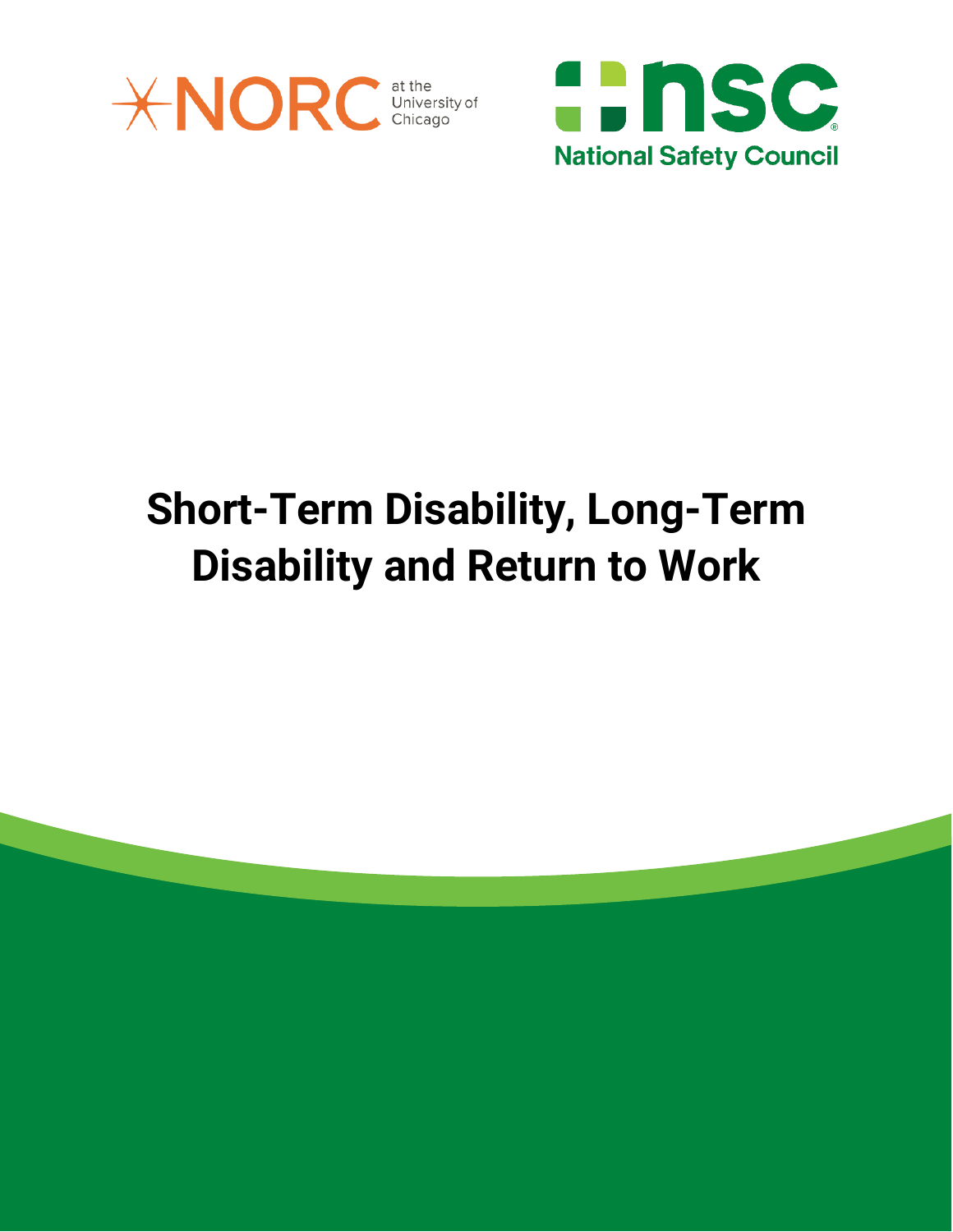## **Short-Term Disability (STD)**:

Short-term disability (STD) generally refers to absence from work for an illness or injury for up to s[i](#page-3-0)x months. STD is also an insurance policy purchased by employers.<sup>i</sup> In 2018, 42% of private industry workers had access to STD plans. Among state and local government workers, 26% had access to short-term coverage.<sup>[ii](#page-3-1)</sup>

STD *may* replace a portion of income for those not working, though duration of the benefits depends on the coverage purchased. It can provide full, half or no salary depending on the individual's tenure with the company for periods of six months or longer. STD policies do not cover all illnesses or injuries, nor do they cover time off work to take care of a sick family member or to adopt a child. Many STD policies also do not cover pre-existing conditions<sup>iii</sup>, and substance use disorders are frequently excluded from STD coverage.<sup>[iv](#page-3-3)</sup>

### **Long-Term Disability (LTD):**

Some employers also purchase long-term disability (LTD) coverage and workers can purchase individual policies privately. In 2018, 34% of private industry workers had access to long-term disability (LTD) plans and 38% of state and local government workers had access to long-term benefits. A worker filing an LTD claim must provide medical documentation of their continued work-related disability. There are often required waiting periods, premiums, and minimum number of hours worked or job class that can impact eligibility.

#### **Return to Work Issues:**

Returning to work (RTW) after any absence can be a challenging process. A 2019 survey by the Disability Management Employers Coalition (DMEC) of benefits managers revealed that only 17% of employers have specific RTW strategies for workers on leave due to a beha[v](#page-3-4)ioral health issue.<sup>v</sup> Customizable RTW planning capacity is critical for addressing each employee's unique behavioral and mental health needs.

Additionally, workers returning after being treated with opioid pain medications for their injury or illness are at greater risk of a co-occurring opioid use disorder, a common side effect of prolonged use of opioid pain medications. Additionally, a recent study found that the overall prevalence of prolonged opioid use after musculoskeletal injury for highrisk populations (that is, patients receiving workers' compensation benefits, Veterans Affairs claimants, or patients with high rates of concurrent substance use disorder) was 27%. The prevalence among low-risk populations was  $6\%$ .  $\frac{v_i}{v}$ 



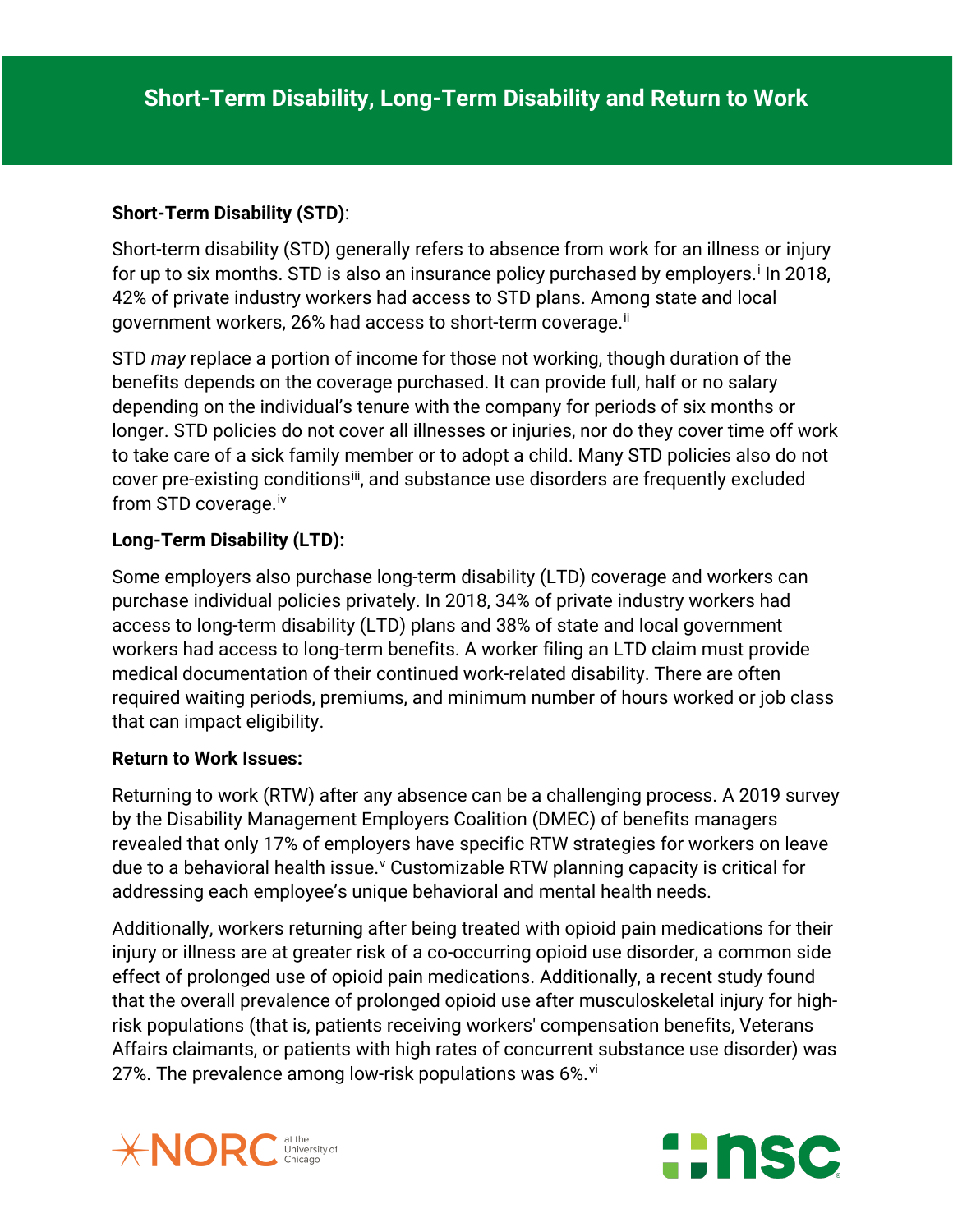There are a variety of financial implications associated with opioid prescriptions and workplace injury<sup>vii</sup>, including:

- That the average total cost of claims involving an opioid can be more than three times higher than that of claims without opioids
- That there is an apparent dose-response relationship between increased opioid use and negative occupational outcomes, including delayed recovery, longer disability and greater medical expenses
- That greater numbers and higher dosages of opioid prescriptions have each been linked to higher workers' compensation cost claims, more lost time from the workplace and greater duration of paid short-term disability

COVID-19 lay-offs, furloughs and firings may increase the chances that returning workers will experience mental health disorders, including post-traumatic stress disorders (PTSDs), depression or anxiety. There may also be an increase in employee substance use disorders. Employers must be proactive to address the potential increased rates of these complex issues.

### **Recommendations for Employers**

- Provide *Disease and Disability Management*: workers on short- and long-term disability for injury or illnesses are often treated with opioid pain medications for more than a few days. Use of long-acting opioid pain medications or short-acting opioids for more than five days is associated with increased length of disability, reduced likelihood of returning to work and greatly increased risk of developing an opioid addiction, in addition to whatever injury or illness caused the work absence. Employers should insist that their EAP, disability or disease management contractors be watchful for any SUD that returning workers may have acquired during their medical care.
	- o *Short and Long-Term Disability:* employers should offer both short- and long-term disability coverage as employee benefits, as opposed to individual employee purchase of personal disability insurance. Financial and job stability are critical while working through any physical or mental injury, distress or illness, or substance use disorder.
		- If employers contract for disease or disability management services, they should require vendors provide for evidence that they are actively tracking data and requiring prescribers abide by the